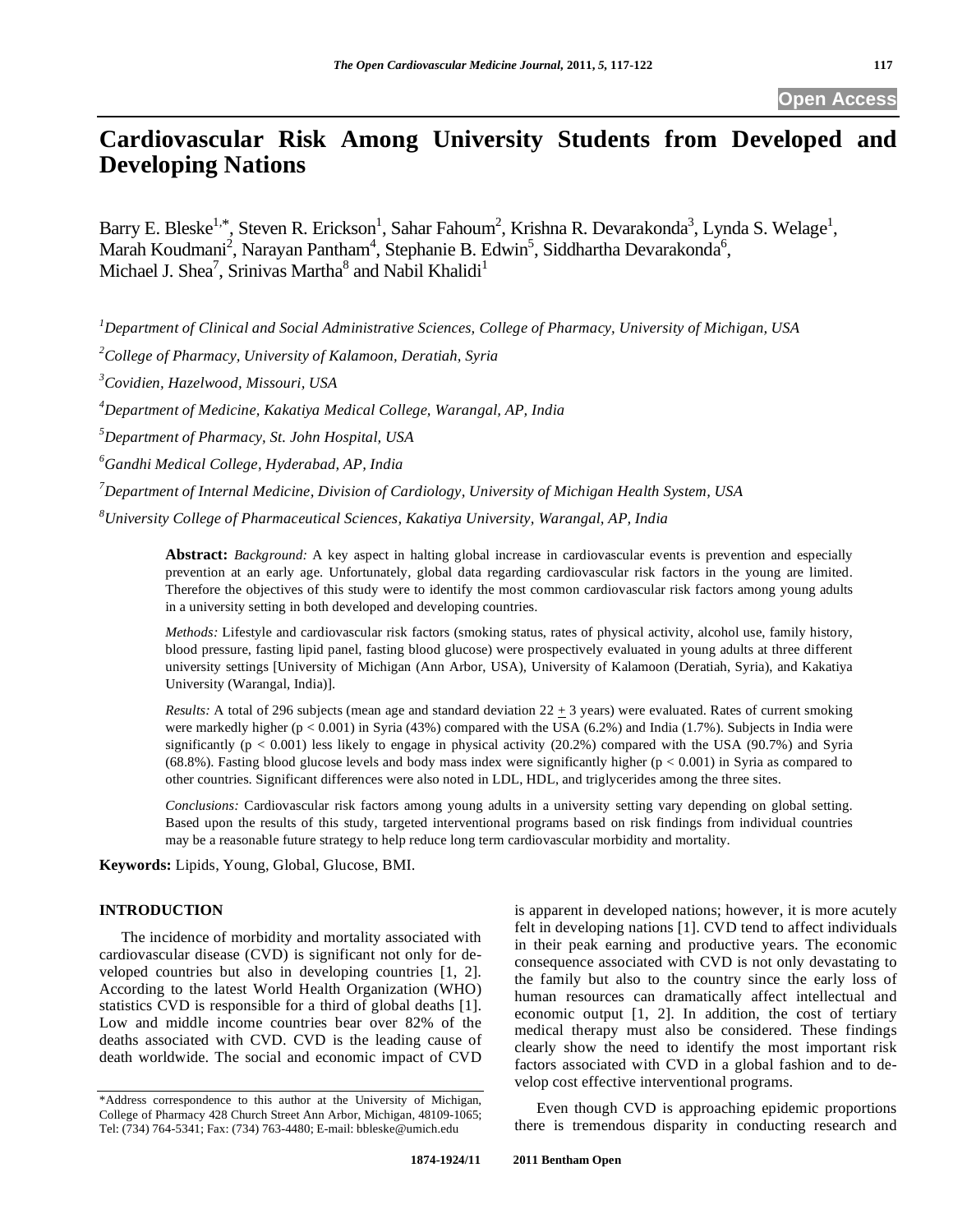intervention on a global scale especially in developing nations. In fact, when looking at the global burden of disability adjusted life years (DALY), a 55% increase in DALY loss attributable to CVD between 1990 and 2020 is predicted by the Global Burden of Disease Study for lowincome and low-middle-income countries (i.e. developing nations) [2-4]. In contrast, developed nations or high-income nations will likely see a 14.3% reduction. This reduction is likely due to research and interventions conducted in these countries. In a paper by Prabhakaran, *et al.* addressing this issue suggests that effective national policies need to be put in place for the prevention of CVD [5]. In addition, it was suggested that for national policies to be established, research needs to be done in country. One of the important aspects of our study follows this recommendation in that to better understand the CVD risk in a global perspective research was performed by investigators living and working in each of the countries studied. This type of approach will hopefully lead to better understanding and greater insight in developing nation specific interventional programs to prevent CVD.

 Another important aspect of this study is to not only conduct research in country but to identify the cardiovascular risk factors associated with a country's young population. As with any type of disease the best defense is prevention*.* Awareness and appropriate life style choices regarding CVD can have significant impact in regard to the development of CVD, especially the development of early disease. The primary goals of this study are to determine and compare cardiovascular risk factors in different countries among the young. Specifically for this initial study, we primarily evaluated the young and educated (i.e. university students). Understanding the risk factors associated with a younger population may allow the ability to develop a targeted and cost effective interventional program that will potentially have the greatest impact on CVD since emphasis will be placed on primary prevention at a time when it is most advantageous. Another important aspect of this study is that we are evaluating a population where risk is not well known and certainly not well known on a global level.

#### **METHODS**

 To assess cardiovascular risk factors among young adults, subjects were recruited from the University of Michigan (Ann Arbor, USA), the University of Kalamoon (Deratiah, Syria), and Kakatiya University (Warangal, India). Subjects between 18 and 35 years old who were residents and lived in the site country for at least one year were screened for inclusion. Subjects who regularly took prescription or nonprescription medications, had significant past medical history, or were pregnant were excluded. Subjects were recruited by advertisements and were taken in a consecutive fashion.

 This study protocol was approved by the appropriate regulatory and ethics committees in all participating countries. All subjects were provided an informed consent document prior to participation in the study. Each subject was required to fast for a minimum of 8 hours prior to the cardiovascular assessment.

 Structured questionnaires and physical assessments were systematically conducted for each subject. Standardized training materials (written and video) along with identical equipment were used at all three sites. Information pertaining to demographics, education (university student, health care student), lifestyle (smoking status, physical activity, and alcohol use), ethnicity, and family history of cardiovascular disease was collected from each subject. A minimum of three blood pressure readings were collected for each subject with an automated blood pressure machine (Omron HEM-780, Omron Healthcare Inc., Bannockburn, IL). For subjects with an arm circumference less than 27 cm or greater than 44 cm, a manual blood pressure monitor was utilized. To assure consistency, diastolic blood pressure needed to be within 10 mmHg for each of the three readings. The average of the three blood pressures was then determined and reported. A fasting lipid panel was obtained for each subject with a point-of-care testing device (Cardiochek PA, Polymer Technology Systems Inc., Indianapolis, IN), along with a fasting blood glucose level (OneTouch Ultra, Milpitas, CA). Height and waist circumference were measured to the nearest 0.1 cm with a non-stretchable measuring tape (Gulick, Lafayette Instruments, Lafayette, IN). Subject weight was measured to the nearest 0.1 kg with a digital scale (Omron HBF-500, Omron Healthcare Inc., Bannockburn, IL). Height, weight, and waist circumference were measured while subjects were wearing clothing, but no shoes. Body mass index was calculated for each subject in the study.

 In this study, family history of cardiovascular disease was defined as definite myocardial infarction or sudden death before 55 years old in father or other first degree male relative (or before 65 years old in mother or other first degree female relative). Current smoker was defined as an individual who had smoked any tobacco in the previous 12 months (including those who had quit smoking within the last year). Former smoker was defined as a previous smoker who had quit smoking for more than a year. Regular alcohol use was defined as consumption of alcohol 3 or more times per week. Intensity of physical activity was measured by three questions [6]. Vigorous physical activity (i.e. running, lap swimming, aerobics classes, fast bicycling) was defined as at least 10 minutes of activity which caused heavy sweating, large increases in breathing, or large increases in heart rate over the past 30 days. Moderate physical activity (i.e. brisk walking, golfing, dancing) was defined as at least 10 minutes of activity which caused only light sweating, a slight to moderate increase in breathing, or a slight to moderate increase in heart rate. Strength activity (i.e. lifting weights, push-ups, sit-ups) was defined as activities specifically defined to strengthen muscles.

 Descriptive statistics included mean with standard deviation for continuous variables and frequency with percent for categorical variables. One-way ANOVA was used to determine whether the differences between the mean values of continuous variables based on country were significantly different. The Scheffe post-hoc analysis was performed to examine pairwise differences among the three groups. Chisquare tests were performed to determine whether the overall differences in frequencies of categorical variables were different among the three groups and also for pair wise comparison of differences in frequencies. One of the limitations of the Cardiochek PA device used to test for lipid profiles is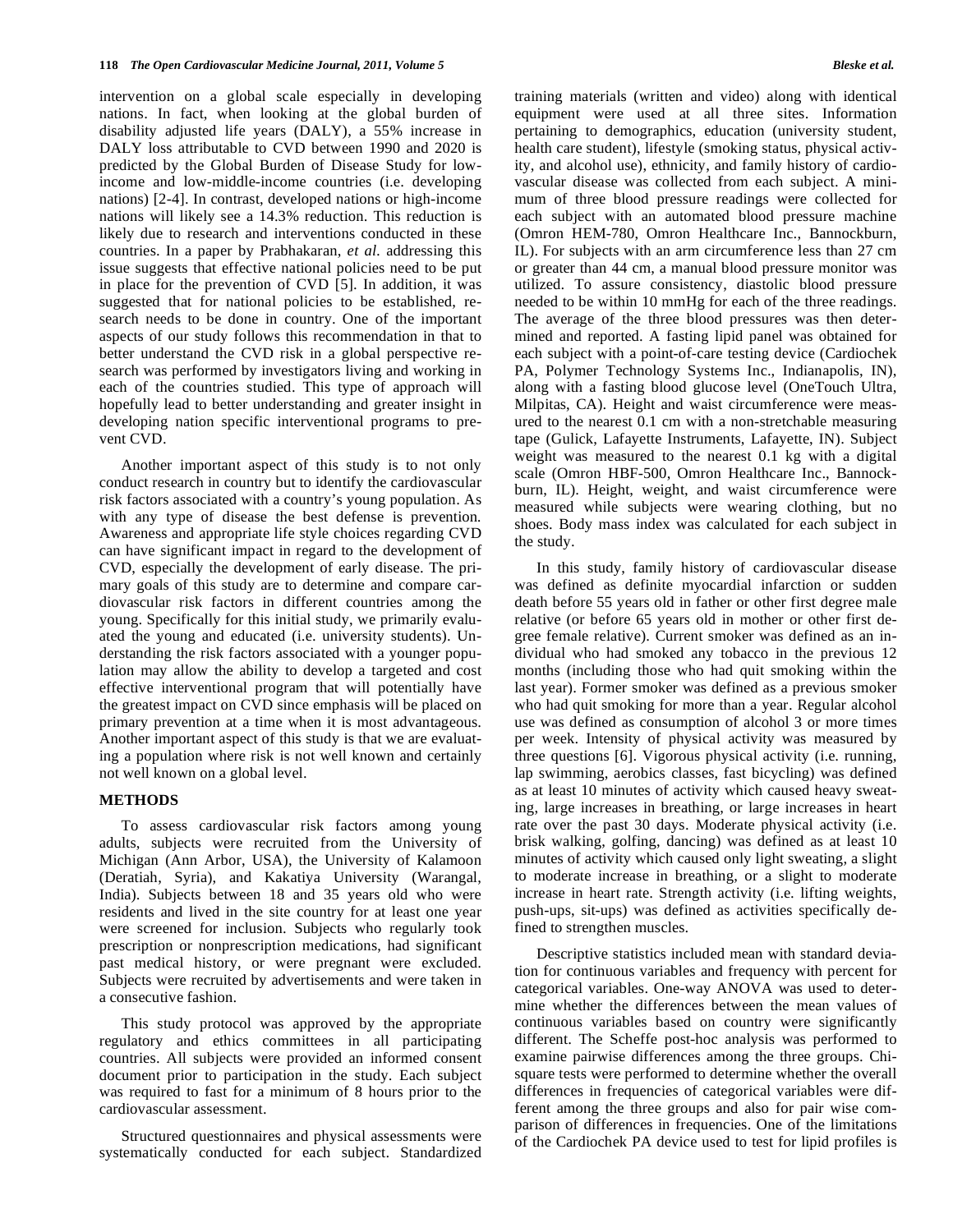that LDL is calculated and that triglyceride levels below 50 mg/dL are not reported. Therefore, in subjects with triglycerides below 50 mg/dL neither a triglyceride value nor a LDL value was reported out. As noted in the result section below a number of subjects in each country fit this profile. In these cases, a triglyceride value of 49 mg/dL was assigned and an LDL value was subsequently calculated from a standard formula [7].

# **RESULTS**

 Among the three countries, 296 subjects were deemed enrolled in the study. Baseline demographic criteria of enrolled subjects are reported in Table **1**. The average age of the subjects was  $23 \pm 3$  years old. The majority of subjects enrolled in the study were female (59%). The majority of subjects were born in the respective site country in every group. Of note, 30% of the subjects from the United States were born elsewhere compared to 5% of subjects from Syria and no subjects from India. Lifestyle and family history of subjects are represented in Table **2**. Syria had a much higher incidence of current smokers (43%) compared to subjects from the United States (6.2%) and India (1.7%). Subjects from India engaged in vigorous, moderate, and strength-training exercise less frequently than subjects in the United States or Syria. Alcohol use was most prevalent in the United States. Subjects with a family history of cardiovascular disease were much more prevalent in Syria (67.5%) compared with subjects in the United States (7.2%) or India (19.3%).

 Blood pressure readings collected throughout the study are reported in Table **3**. No significant differences were noted between the three countries pertaining to systolic blood pressure (p=0.453) or diastolic blood pressure (p=0.144). When placed in the context of the Seventh Report of the Joint National Committee on Prevention, Detection, Evaluation, and Treatment of High Blood Pressure (JNC7) guidelines, there was a surprisingly high incidence of pre-hypertension (systolic blood pressure 120 – 139 mmHg or diastolic blood pressure 80 – 90 mmHg) or hypertension (systolic blood pressure  $\geq 140$  mmHg or diastolic blood pressure  $\geq 90$  mmHg) across this young adult population (31% United States, 34% Syria, 22% India, p = 0.138) [8].

 The results of cholesterol measurement are represented in Table **3**. No significant differences were seen in total cholesterol levels among the three countries. Significant differences were noted between the three countries in LDL  $(p<0.001)$ , HDL  $(p<0.020)$ , and triglycerides  $(p<0.001)$ 

**Table 1. Demographic Characteristics (Data Reported as Mean and Standard Deviation)** 

|                             | United States $(n=97)$ | Syria $(n=80)$ | India $(n=119)$ | Total $(n=296)$ |
|-----------------------------|------------------------|----------------|-----------------|-----------------|
| Age (years)                 | $21.92 + 3.25$         | $22.88 + 3.10$ | $23.11 + 3.71$  | $22.66 + 3.44$  |
| Male                        | 33 (34%)               | 40 (50%)       | 48 (39.7%)      | $121(41\%)$     |
| <b>Born in Site Country</b> | 68 (70.1%)             | 76 (95%)       | 119 (100%)      | 263 (89%)       |
| <b>African American</b>     | $6(6.2\%)$             | $0(0\%)$       | $0(0\%)$        | 6(2%)           |
| Asian                       | 22 (22.7%)             | $0(0\%)$       | $0(0\%)$        | 22(7%)          |
| <b>Caucasian/White</b>      | 61 (62.9%)             | $0(0\%)$       | $0(0\%)$        | 61(21%)         |
| <b>Eastern Indian</b>       | $4(4.1\%)$             | $0(0\%)$       | 119 (100%)      | 123 (42%)       |
| Latino/Hispanic             | $2(2.1\%)$             | $0(0\%)$       | $0(0\%)$        | $2(0.7\%)$      |
| <b>Middle Eastern</b>       | $2(2.1\%)$             | 80 (100%)      | $0(0\%)$        | 82 (28%)        |

**Table 2. Lifestyle and Family History** 

|                               | <b>United States</b> | Svria                      | India           | P value |
|-------------------------------|----------------------|----------------------------|-----------------|---------|
| <b>Current Smoker</b>         | $6(6.2\%)$           | 34 $(43\%)^1$              | 2(1.7%)         | < 0.001 |
| <b>Former Smoker</b>          | $8(8.2\%)$           | not reported               | 2(1.7%)         | 0.024   |
| <b>Vigorous Exercise</b>      | 77 (79.4%)           | 50 (62.5%)                 | 29 $(24.4\%)^2$ | < 0.001 |
| <b>Moderate Exercise</b>      | 88 (90.7%)           | 55 (68.8%)                 | 24 $(20.2\%)^2$ | < 0.001 |
| <b>Strengthening Exercise</b> | $67(69.1\%)$         | 42 (52.5%)                 | $8(6.7\%)^2$    | < 0.001 |
| <b>Alcohol Use</b>            | 9 $(9.0\%)^3$        | $0(0\%)$                   | $4(3.4\%)$      | < 0.001 |
| <b>Family History of CVD</b>  | $7(7.2\%)$           | 54 $(67.5\%)$ <sup>1</sup> | 23 $(19.3\%)^4$ | < 0.001 |

 $CVD =$  cardiovascular disease;  $1 = p < 0.001$  compared to United States and India;  $2 = p < 0.03$  compared to United States and Syria;  $3 = p = 0.005$  compared to Syria;  $4 = p = 0.01$ compared to United States.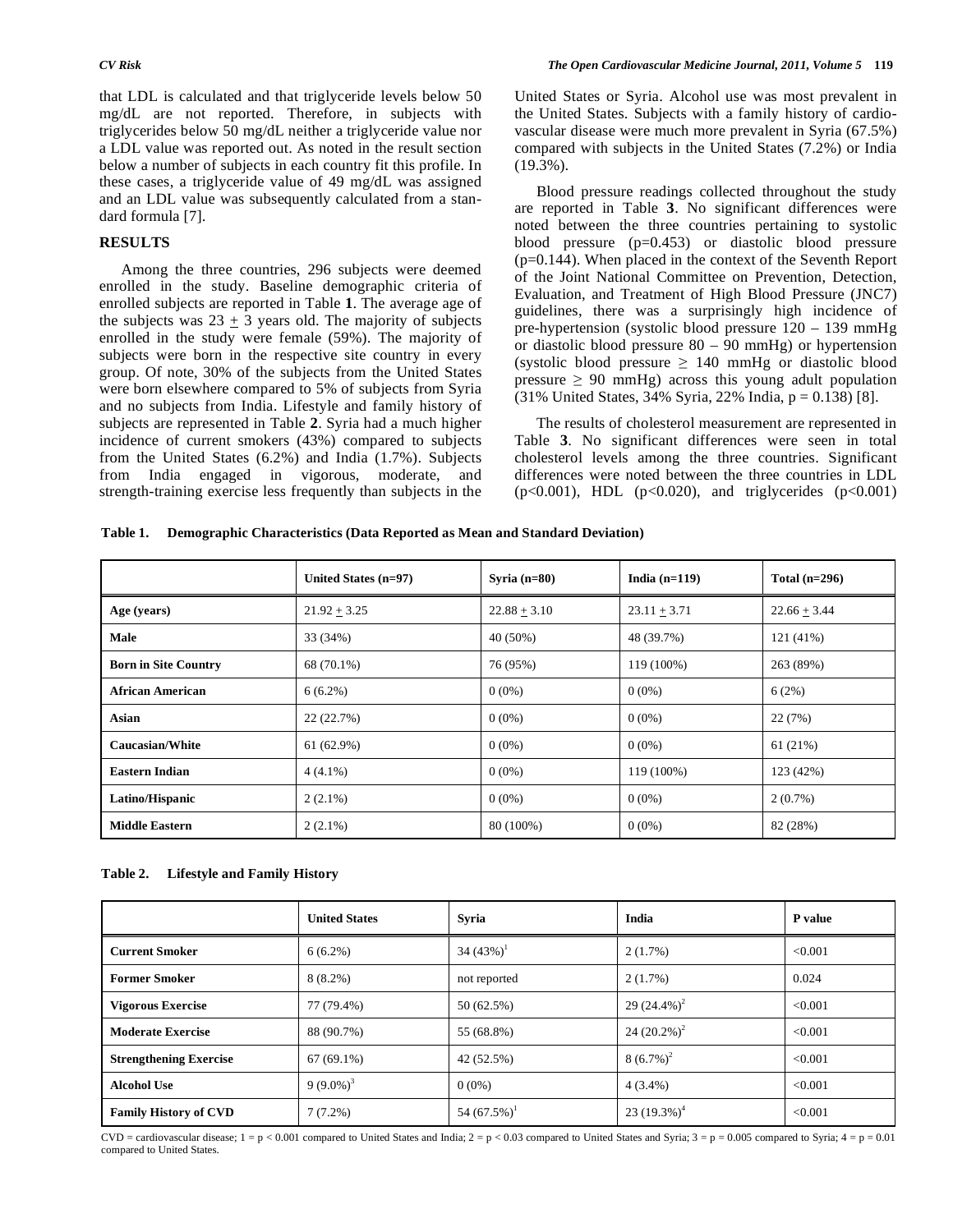**Table 3. Cardiovascular Risk Profile (Data Reported as Mean and Standard Deviation)** 

|                              | <b>United States</b> | Syria            | India           | p-value |
|------------------------------|----------------------|------------------|-----------------|---------|
| Systolic BP (mmHg)           | $109.7 \pm 11.6$     | $111.9 + 15.1$   | $110.1 + 10.6$  | 0.453   |
| Diastolic BP (mmHg)          | $73.1 + 8.3$         | $74.5 + 10.2$    | $72.0 + 7.6$    | 0.144   |
| Pre-HTN                      | 26(26.8%)            | 21 (26.2%)       | 23 (19.3%)      | 0.25    |
| <b>HTN</b>                   | $4(4.1\%)$           | 6(7.5%)          | 3(2.5%)         | 0.2     |
| Pre-HTN or HTN               | $30(30.9\%)$         | 27 (33.8%)       | 26(21.8%)       | 0.138   |
| Total Cholesterol (mg/dL)    | $156 \pm 31$         | $153 \pm 28$     | $162 \pm 32$    | 0.14    |
| $LDL$ (mg/dL)                | $97 \pm 24$          | $99 \pm 26$      | $113 \pm 29^1$  | < 0.001 |
| $HDL$ (mg/dL                 | $41 \pm 13$          | $40 \pm 19$      | $35 \pm 14^2$   | 0.02    |
| Triglycerides $(mg/dL)$      | $88 \pm 67$          | $75 \pm 50$      | $67 \pm 31^{3}$ | 0.01    |
| <b>Blood Glucose (mg/dL)</b> | $86 \pm 9$           | $96 \pm 11^{4}$  | $79 \pm 10$     | < 0.001 |
| <b>BMI</b> ( $kg/m2$ )       | $22.9 \pm 3.2$       | $25.2 \pm 4.7^4$ | $21.5 \pm 2.7$  | < 0.001 |

 $1 = p < 0.001$  compared to Syria and United States ;  $2 = p = 0.034$  compared to United States;  $3 = p = 0.01$  compared to United States ;  $4 = p < 0.001$  compared to United States and India Pre-HTN = pre-hypertension, defined as systolic blood pressure 120 – 139 mmHg or diastolic blood pressure 80 – 90 mmHg.

 $HTN = hypertension, defined as systolic blood pressure  $\geq 140$  mmHg or diastolic blood pressure  $\geq 90$  mmHg$ 

Data reported as mean and standard deviation.

levels. The mean LDL reported for India  $(113 \pm 28 \text{ mg/dL})$ was markedly higher than mean values from the United States (97  $\pm$  24 mg/dL) and Syria (99  $\pm$  26 mg/dL). In addition, India has significantly lower HDL as compared to the United States. In regard to triglycerides, the subjects from the United States had the highest levels and those from India the lowest. India also had the highest number of subjects (43%) reporting triglyceride levels below 50 mg/dL as compared to Syria (30%) and the United States (32%,  $p > 0.05$ ).

Mean fasting blood glucose levels  $(p<0.001)$  were significantly different between the countries with Syria having the highest levels (Table **3**). The mean blood glucose level in Syria (96  $\pm$  11 mg/dL) was especially concerning, approaching the American Diabetes Association (ADA) definition of impaired fasting glucose (100-125 mg/dL) [9]. Notably, the incidence of impaired fasting glucose per the ADA definition was 39% of subjects in Syria, compared with 5% of subjects in the United States and 3% of subjects in India (p < 0.001, Syria versus United States and India). This data corresponds well with body mass index data; Syria, the country with the highest mean blood glucose, also had the highest mean body mass index of the three countries at  $25 \pm 5$  kg/m<sup>2</sup> (Table 3, Fig. 1). According to the World Health Organization, the mean BMI for Syria is classified as overweight [10].

# **DISCUSSION**

 Significant differences in LDL, HDL, triglycerides, fasting blood glucose, lifestyle factors and body mass index were shown between young adult subjects in a University setting residing in the United States, Syria, and India. Rates of current smoking were noted to be markedly higher in Syria, which may represent a cultural difference between the three countries. Subjects in India were less likely to engage in moderate physical activity, vigorous physical activity, or strengthening activity compared to subjects from the other countries. The reduced physical activity may be associated with potential cardiovascular consequences in this study, as reduced HDL was also noted in this population. The incidence of pre-hypertension or hypertension in the overall study population is concerning, possibly lending itself to a future cardiovascular risk intervention. Significant differences pertaining to body mass index and blood glucose were also noted between the countries. More interesting, however, was the elevated mean fasting glucose noted in Syria. The elevated mean fasting blood glucose documented in the Syrian subjects was associated with the high mean body mass index calculated for this cohort. These data supports the increasing rates of metabolic syndrome in developing nations noted in previous studies [11, 12].

 The data collected in this study represents cardiovascular risk factors that translate globally as demonstrated by the



**Fig. (1).** Blood Glucose and BMI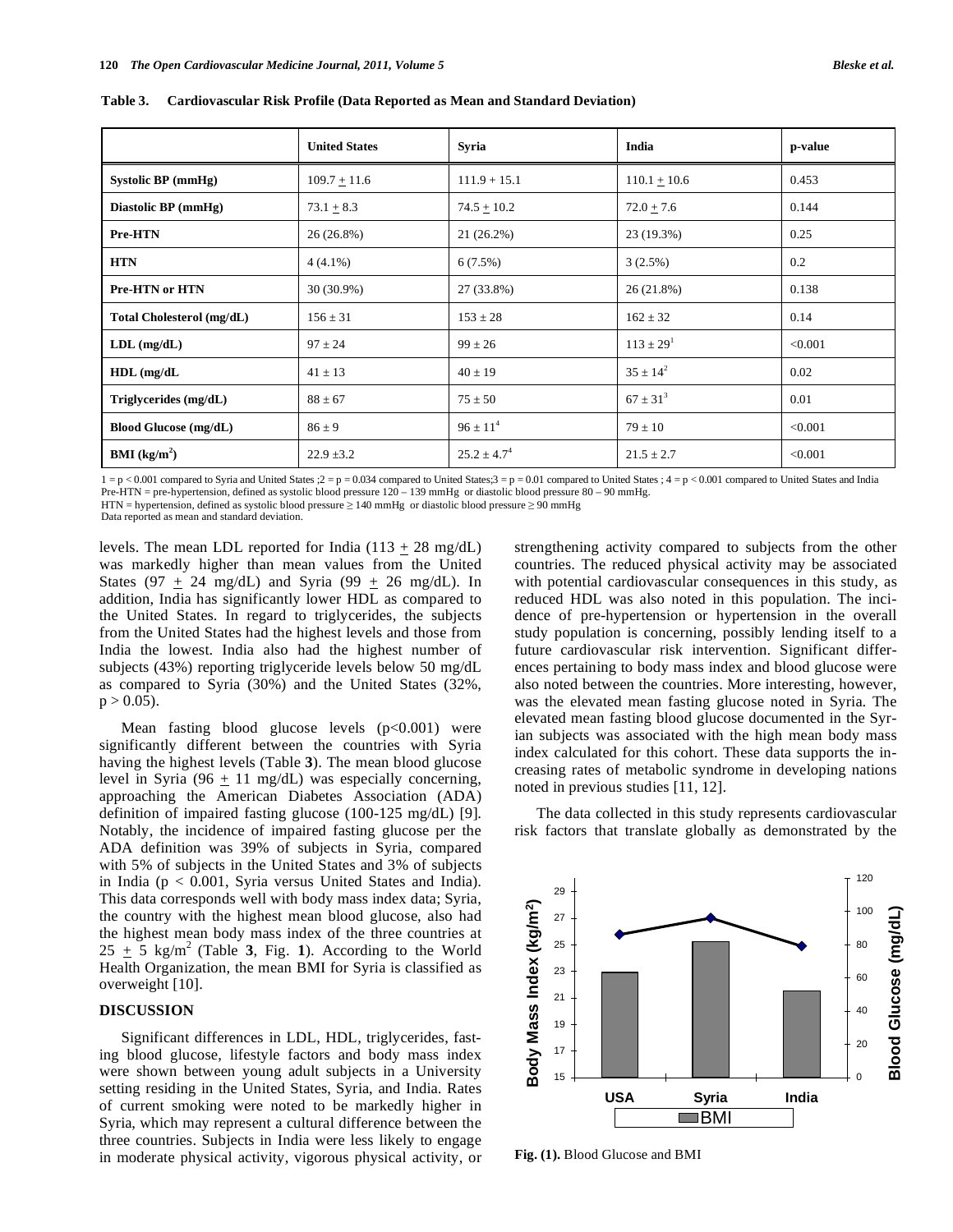recently published INTERHEART study. The INTER-HEART study evaluated potentially modifiable risk factors associated with myocardial infarction in 52 countries and confirmed the importance of these risk factors in the development of cardiovascular disease [13]. As would be expected, the number of young adults evaluated in the IN-TERHEART study was low (percent of patients under 40 years of age by geographic region ranged from 2.7% to 11.2%). As previously mentioned, a unique aspect of this study is the fact that a young adult population was specifically targeted to look at cardiovascular risk factors.

 One approach to affect the human and economic burden of cardiovascular disease for a nation is to reduce cardiovascular risk, especially among the young. Intervention programs that are either multifaceted or targeted may reduce disease burden. The results from our study suggest that a focused interventional program could be developed for each country. The advantage of such a program, especially, for countries with limited resources is that such a program may not be necessarily cost prohibitive. The disadvantage to a targeted approach is that not all cardiovascular risk factors are addressed.

 If a targeted approach is taken to reduce CVD, then for a country like India, university student populations could be targeted to increase their overall amount of exercise. Besides the overall cardiovascular benefit of exercise, a secondary benefit would likely be an increase in HDL. One recommendation to increase HDL is to exercise [7]. Interestingly, in the INTERHEART trial the amount of exercise reported from South Asia was very similar to other geographic regions [13]. Our data may represent a unique population within South Asia that exercise less.

 Perhaps the most important targeted approach for Syria is smoking. Clearly from our data, Syria had the highest number of smokers among the three sites. These findings are substantiated from data from WHO and the INTERHEART Study showing a high incidence of smoking in the Middle East.<sup>13</sup> In addition, a recent report by the World Health Organization details smoking rates in adults by gender. In Syria, 62.0% of males and 21.0% of females smoke, whereas 32.7% of males and 1.4% of females smoke in India, and 22.3% of males and 17.4% of females in the U.S [14]. Of interest, a recent decree from the Syrian government will put into law a ban on smoking in many public places [15]. On another positive note, smoking is also very prevalent in South Asia, however we did not see a high prevalence in the university population we studied in India. If this finding is confirmed at other university settings this may bode well for the future for India.

 Another concern for Syria is the high mean body mass index which is considered overweight and is likely the reason for the elevated glucose levels observed. As previously mentioned 39% of subjects had impaired fasting glucose according to ADA definition. The reason for the elevated BMI is not known but likely relates in part to diet. Although the Mediterranean type diet typical in Syria is heart healthy it is also high in calories which may contribute to the observed elevated BMI. Another explanation may be the influence of "Western" style food. Clearly though, in addition to smoking

another potential target area is weight loss, which should also have an added benefit of reducing glucose levels.

 In regard to the United States, the significantly higher triglyceride levels as compared to the other countries could be a future target for intervention. The reasons for the higher triglyceride levels are unknown but may relate either to the higher consumption of alcohol or dietary aspects. Perhaps the high prevalence of fast food restaurants in the United States may contribute to this finding.

 A unique aspect of this study is that university students were evaluated. Previous studies have looked at education level to determine if education provides a protective effect against cardiovascular disease. The most recent study based on the global Reduction of Ahterothrombosis for Continued Health (REACH) Registry suggest that attained education level was protective in high income countries but not in low and middle income countries [16]. Our results support these findings in that the country with the lowest income, Syria, appear to have the highest number of risk factors: smoking; BMI; glucose (including highest percent of subjects with impaired fasting glucose levels); and family history. Rapid urbanization, westernization, and targeted advertisements that may promote unhealthy life styles may play a role in these findings [16]. Obviously, based on our data and previous data cardiovascular risk reduction programs needs to include the educated population, especially in low income countries and among university students.

 There are a number of limitations in regards to this study. The design of the study obviously allows for selection bias, as the subjects enrolled in the study were university students. In addition, it can be argued that the population we studied is the educational elite. Therefore, the applicability of these findings to other young populations outside this setting is not valid. Additional studies are planned to evaluate these populations including comparison to other university settings (for example, state funded, community colleges, etc.). Despite this limitation, these findings do give insight into a young university population. Another limitation of this study as previously mentioned was the point-of-care testing device used for cholesterol measurement was unable to quantify triglyceride < 50 mg/dL. By default then, when triglyceride levels were < 50 mg/dL, LDL levels were not calculated. Of the 296 subjects enrolled in the trial, 36% of subjects were reported to have  $TG < 50$  mg/dL and this percentage was similar for all the countries (India 43%, Syria 30%, United States 32%,  $p > 0.05$ . We handled these findings by substituting the value of 49 mg/dL for the triglyceride level and then calculating the LDL. It is likely that by doing this we could have artificially inflated the triglyceride and LDL values, however, this introduced bias was similar across the three sites. In addition, the calculated LDL and triglyceride levels are considered low and does not suggest increase cardiovascular risk.

## **CONCLUSION**

 Cardiovascular disease is a significant cause of mortality worldwide. Without a significant intervention to reverse this disturbing trend, cardiovascular disease will likely reach epidemic proportions. It is extremely important to aggres-